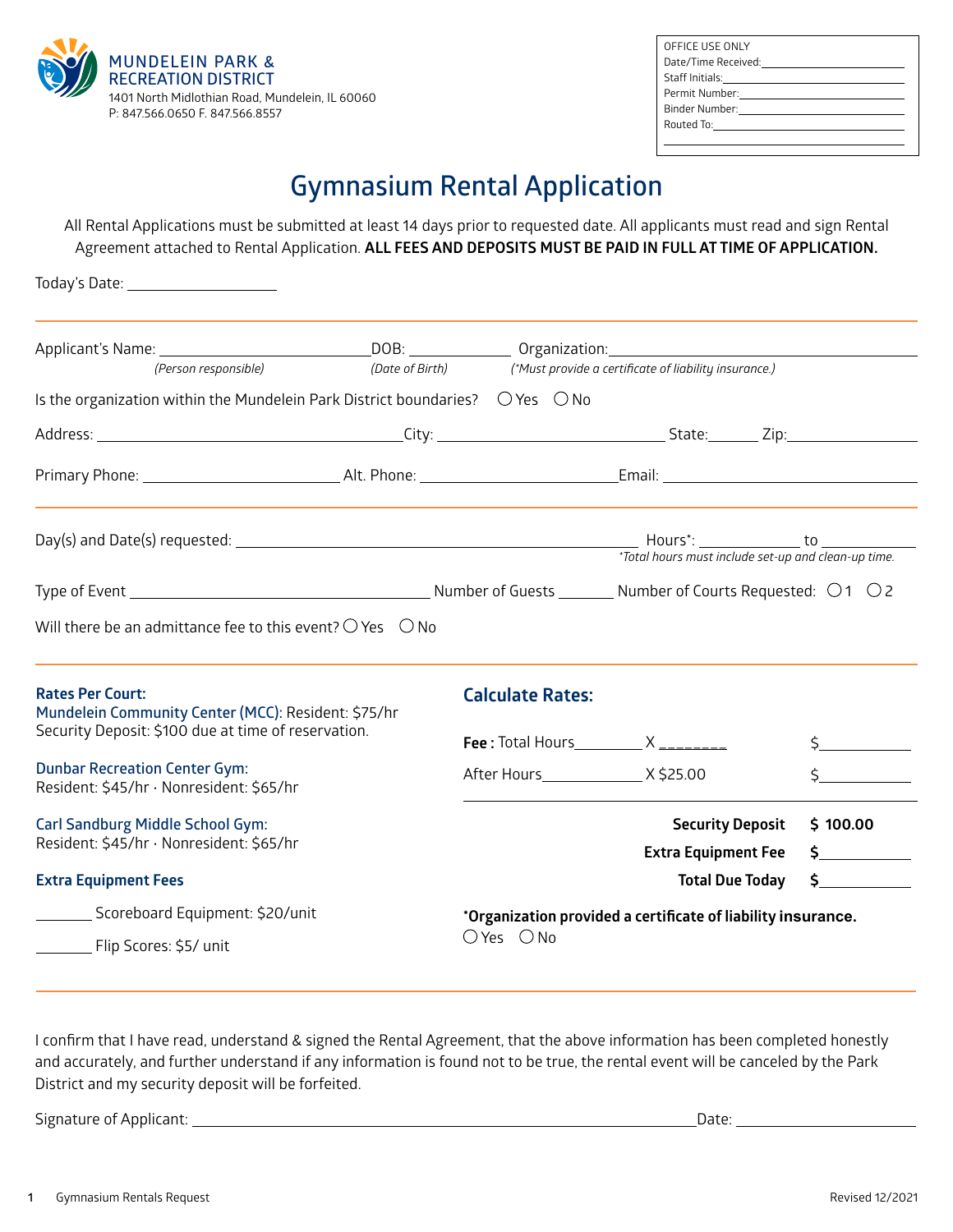|                                                 | <b>OFFICE USE ONLY</b>                                                                                         |                                                          |  |  |  |  |  |
|-------------------------------------------------|----------------------------------------------------------------------------------------------------------------|----------------------------------------------------------|--|--|--|--|--|
| <b>AUTHORIZATION</b>                            | O Approved O Denied By Facility Supervisor: _________________________________Date: ___________________________ |                                                          |  |  |  |  |  |
| PAYMENT                                         | Rental Amt: \$_______________Credit Card: OVisa OMC ODisc OAmex Last 4#___________ CVV____________             | <u> 1989 - John Stone, amerikansk politiker (* 1989)</u> |  |  |  |  |  |
| <b>EPORT</b><br>$\propto$<br><b>STAFF</b>       | Pre-rental Inspection Time of Arrival:____________________________Time of Departure:__________________________ |                                                          |  |  |  |  |  |
|                                                 | ,我们也不会有什么。""我们的人,我们也不会有什么?""我们的人,我们也不会有什么?""我们的人,我们也不会有什么?""我们的人,我们也不会有什么?""我们的人                               |                                                          |  |  |  |  |  |
|                                                 |                                                                                                                |                                                          |  |  |  |  |  |
|                                                 |                                                                                                                | _Date:___________________                                |  |  |  |  |  |
| REVIEW<br>DIRECTOR'S                            | Amount of Deposit to be Refunded: ____________Director: _______________________________Date: ________________  |                                                          |  |  |  |  |  |
|                                                 |                                                                                                                |                                                          |  |  |  |  |  |
| S<br><b>ROCES</b><br>$\Omega$<br>뚭<br>$\propto$ |                                                                                                                |                                                          |  |  |  |  |  |

 $\overline{\phantom{a}}$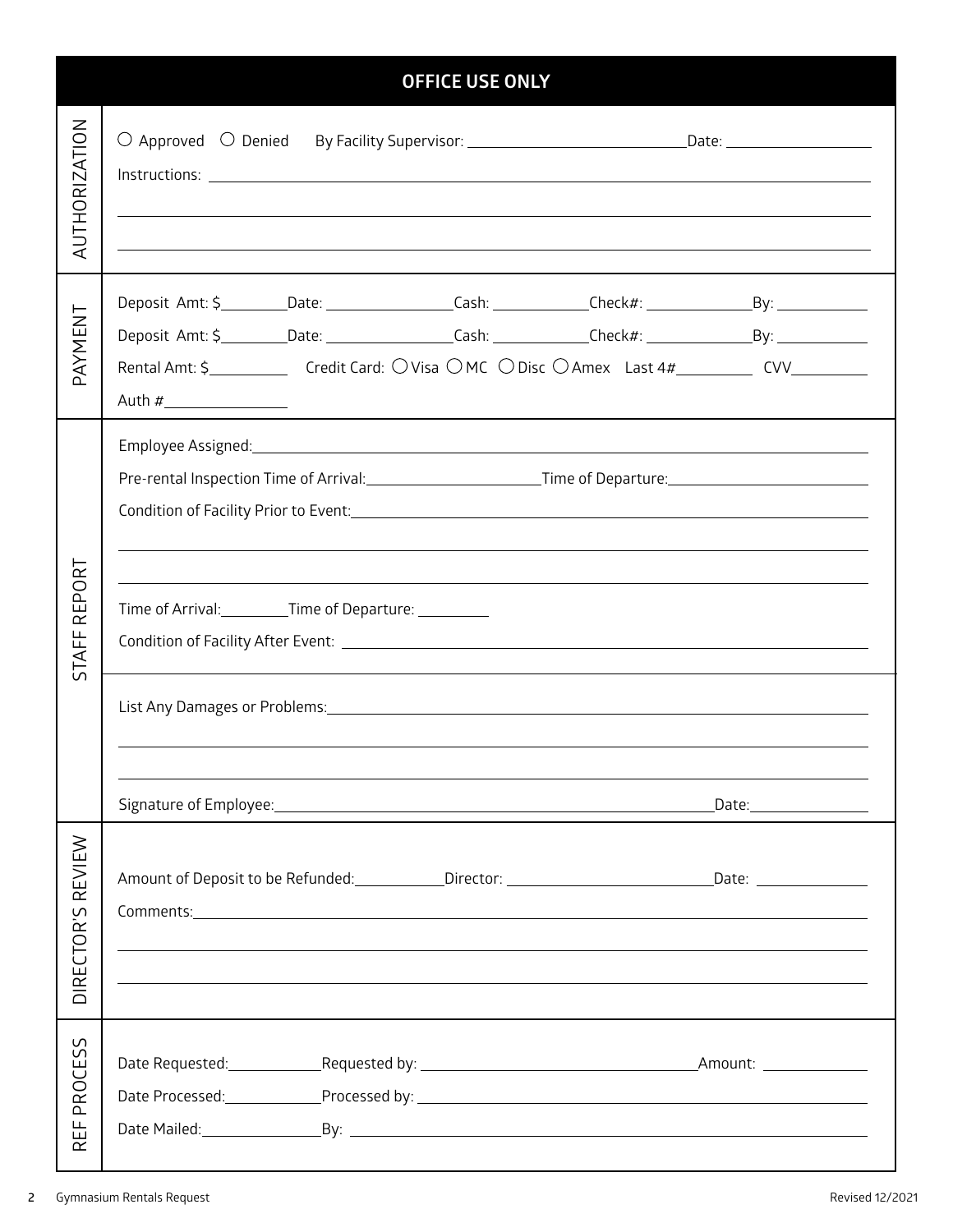

# **Gymnasium Rental Application TERMS AND CONDITIONS**

*All applicants must read, sign and return this form with their completed Rental Application at least 14 days prior to requested date.*

#### **GENERAL RULES:**

- 1. Minimum rental time: 1 hour.
- 2. The \$100.00 security deposit AND full rental payment is due at the time of booking.
- 3. If you are an organization, using any MPRD Facility, you will be required to provide us with a \$1,000,000.00 Certificate of Liability Insurance, naming the Mundelein Park District as additionally insured on the policy.
- 4. Proof of park district residency must be presented at time of rental application to qualify for resident rate (i.e.: valid driver's license, current lease or real estate tax bill with Renter's name and address.)
- 5. The Renter, or a designated responsible adult (name: ), must be present at the start of the rental. Proof of identification is required.
- 6. MPRD has a zero tolerance policy regarding, fighting, abusive language, or threats of violence to participants, members or staff. MPRD reserves the right to deny future access to anyone who abuses this policy.
- 7. MPRD holds the Renter solely responsible for the condition of the rented facility at the conclusion of the rental.
- 8. Smoking is prohibited in this facility.
- 9. No food or drink other than water is allowed in the Gym.
- 10. Basketballs and volleyballs should be returned to the rack after use.
- 11. The consumption of alcoholic beverages or products is prohibited in this facility. It is also prohibited to bring any alcoholic beverages or products anywhere on the Community Park grounds.
- 12. Gambling of any form is prohibited.
- 13. Renter shall not permit any area to be used for any disorderly or unlawful behavior during the period of this rental.
- 14. Any evidence of smoking, alcohol, gambling, disorderly or unlawful behavior in the facility during your event will result in the loss of Renter's security deposit and/or immediate termination of rental event.
- 15. Renter is liable for any damages or loss of property, furniture and/or equipment. Any damage to the facility structure (inside or outside), furniture (appliances, floors, rugs, etc.) will be deducted from Renter's security deposit.
- 16. Facility should be restored to same condition as it was when the rental began.
- 17. The security deposit will be refunded in full if Renter complies with all the terms and conditions of this Rental Agreement. The MPRD Staff Report will determine if any or all of the security deposit shall be returned.
- 18. All refunds will be returned by credit card or check. Please allow 2 to 4 weeks after your event to receive the refund.
- 19. No changes will be allowed 1 week prior to your rental date
- 20. Should the renter arrive late or extend beyond the approved Rental Application time, the time will be charged to the Renter as follows: The dollar amount equal to the rental time, minimum of 30 minutes.
- 21. A \$25.00 service charge will be assessed on all checks returned due to insufficient funds.
- 22. Renter will vacate property at, or before the scheduled end time.
- 23. The park district is not responsible for lost or stolen items.